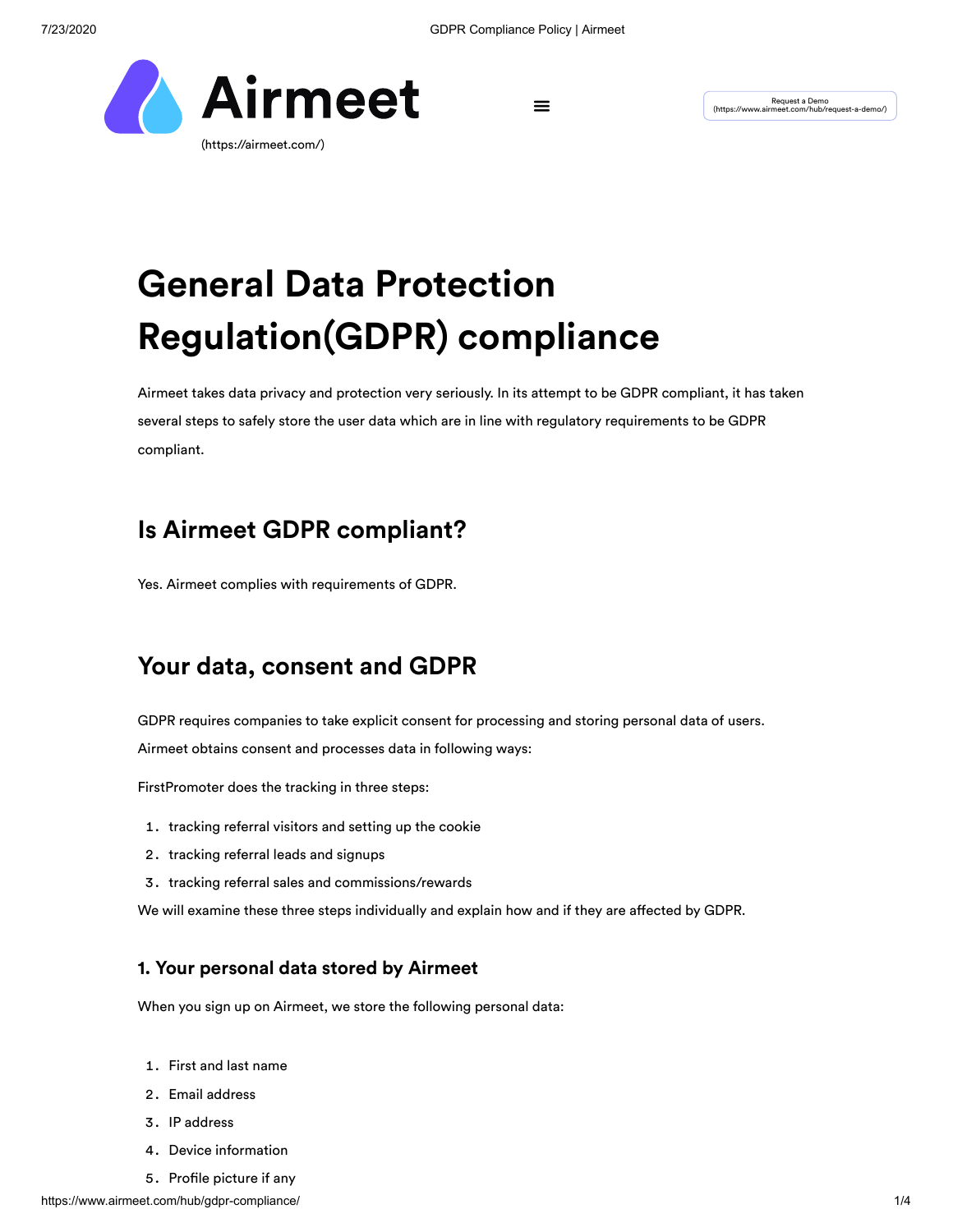When you register for any Airmeet events, additional information may be submitted to Airmeet which is as follows:

- 1. Designation
- 2. Organization
- 3. City
- 4. Country

When you go live as part of a Airmeet event's session being broadcasted, following data may be captured as well:

1. Video recording of the segments of the session when you went live

#### **2. How we use the data**

As part of the event, since Airmeet is a platform that facilitates connection between users, it is implied that some of the personal information is required to be shared with other attendees of the event and organisers of the event. Primarily, following information is made public during the event or shared with event organisers:

- 1. First and last name
- 2. Profile picture
- Email address (shared with event organizer only)
- 4. Designation
- 5. Organisation
- 6. City
- 7. Country

Certain events may require you to submit other personal data while attending the event. This is completely optional but if shared, the same might be made publicly available to other event attendees.

Personal data may also be processed with some third party tools to improve the quality of service and user experience on Airmeet. Details of third party tools are provided in Point 4 below.

Data is held by Airmeet for a period until the user requests to delete it or change it.

#### **3. Consent**

Since explicit consent is required to hold and process your personal information, consent is requested at following points:

1. [Sign-up: A user cannot complete sign up without agreeing to Airmeet's](https://www.pages.airmeet.com/terms-of-service) Terms of Use [\(https://www.pages.airmeet.com/terms-of-service\) and Privacy policy](https://www.pages.airmeet.com/privacy-policy)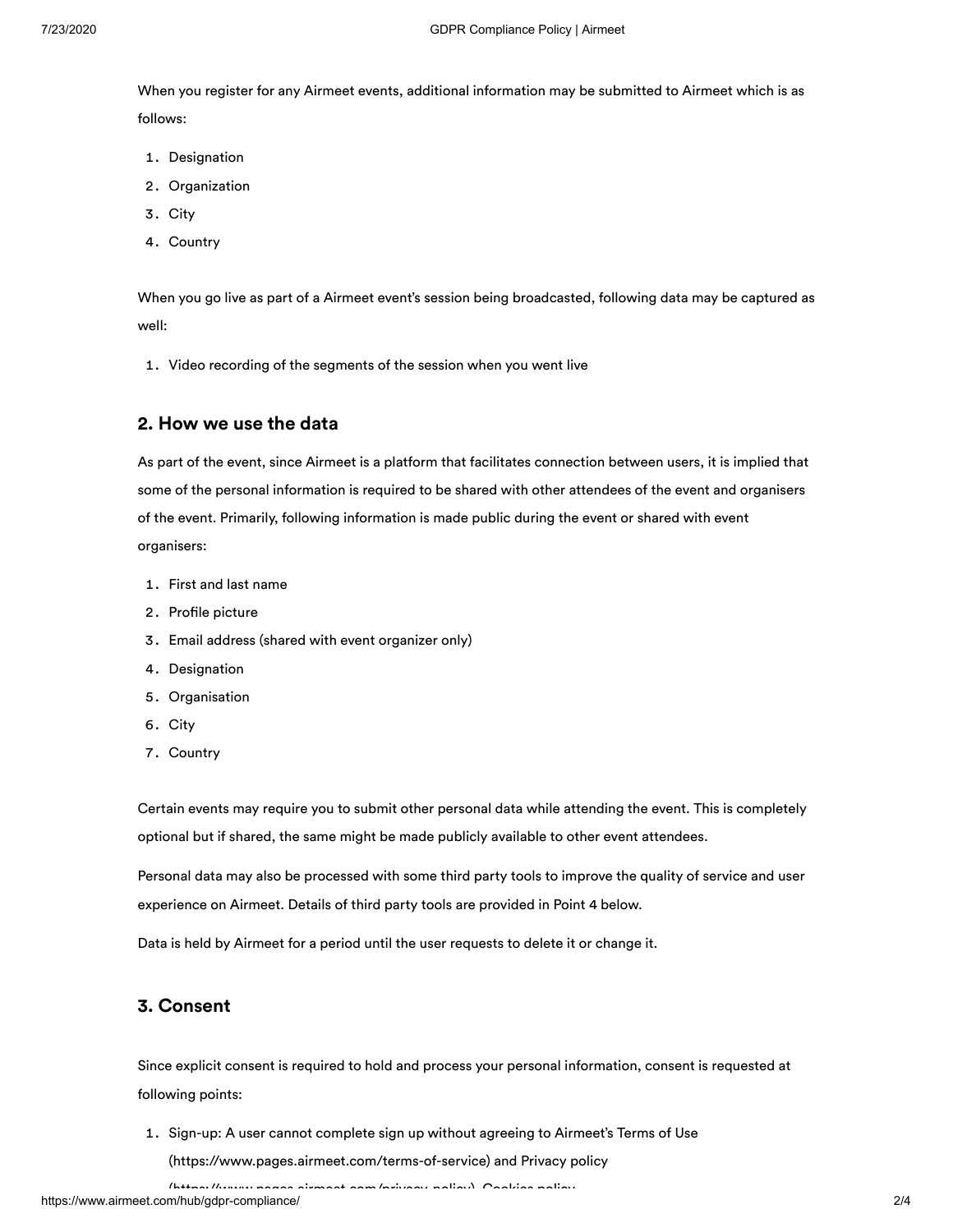7/23/2020 GDPR Compliance Policy | Airmeet

[\(https://www.pages.airmeet.com/privacy-policy\), Cookies policy.](https://www.pages.airmeet.com/privacy-policy)

- 2. Joining an event: When registering for an event, the user is informed that her name and email address will be shared with the event organiser.
- Event registration: Any information requested as part of event information is shared with event organisers. An explicit notice is shared with the user at the time of registration.
- Post event connection: In case, event organiser wishes to connect with the user post event, organiser is required to explicitly obtain consent before the user joins the event.

Users may choose to not provide the consent and the user information will be processed accordingly.

### **4. Third party**

Airmeet uses following third party tools which may store some of the personal information held by Airmeet:

- 1. Firebase (Google) for enabling Airmeet product features.
- 2. Google Analytics (Google) for funnel tracking of users.
- 3. Hotjar for tracking user interaction with Airmeet product interface.

All the above are popular software services used by thousands of internet companies across the globe and are fully compliant when it comes to securely storing your data.

# **Data security**

Data protection and security are top priorities at Airmeet. We constantly review our infrastructure and

update if necessary to put in place measures to prevent unauthorized data access. Following are the highlights of our data security arrangements:

- Airmeet uses HTTPS based encryption for all data transfers between client and server
- Airmeet uses WebRTC for Audio/Video communications. WebRTC is built on secure protocols that ensure end to end encryption
- Airmeet uses highly secured Amazon Web Services (AWS) to host its application and associated data.

In an unfortunate event of a known data breach, we will inform the customers within 72 hours to mitigate impact.

# **Data subject rights**

As Airmeet users, we facilitate your rights to your data as compliant with GDPR. Accordingly as Airmeet users, you can perform following actions with regards to your data held with us:

- **Access your data:** You can review all your data held by Airmeet from profile page
- **Update your data:** You can make changes to your personal data stored with Airmeet
- **Download your data:** You can download a copy of your data stored by Airmeet.